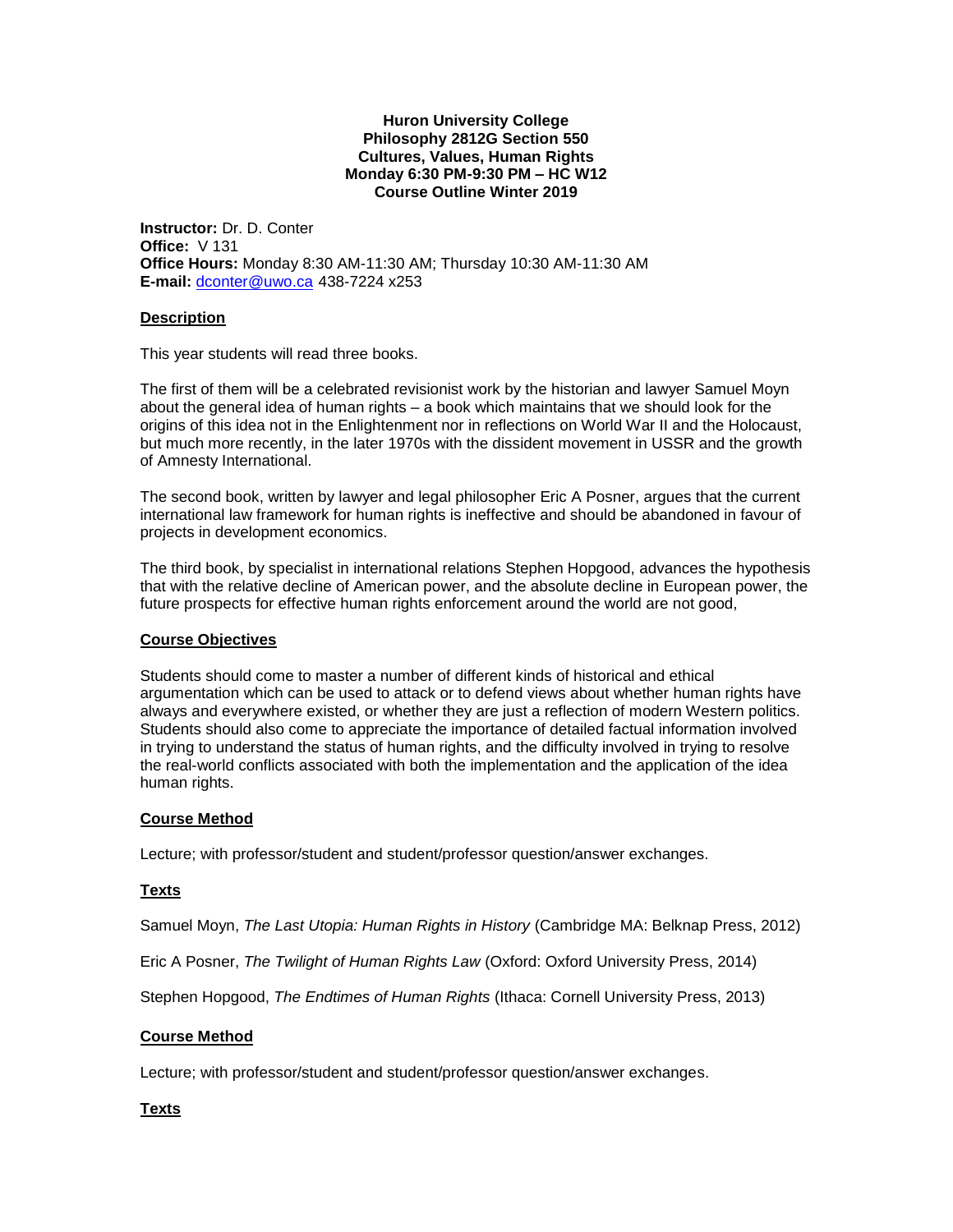Samuel Moyn, *The Last Utopia: Human Rights in History* (Cambridge MA: Belknap Press, 2012)

Eric A Posner, *The Twilight of Human Rights Law* (Oxford: Oxford University Press, 2014)

Stephen Hopgood, *The Endtimes of Human Rights* (Ithaca: Cornell University Press, 2013)

#### **Assessment**

Students' grades will be determined on the basis of **two short essays for which no outside research is required** – each 5-6 pages in length, and **each worth 35%** – for a total of **70%**.

There will also be a **two-hour final examination** worth **30%**.

1. **The due dates for the essays are Tuesday, February 12; and Tuesday, March 12.** The essays **MUST** be submitted in hard copy in the Huron drop box by 3:30 PM on the relevant due dates. The essays **MUST** also be submitted on **OWL.ca** by 3:30 PM on the relevant due dates. For each essay, the topic will appear on **OWL.ca** at approximately 10 AM exactly one week preceding the due date. The topic will not be handed out in class**. Note that you have** *no more than one week* **in which to complete each assignment. Obviously, you need to arrange your work schedule appropriately.**

**Under no circumstances will extensions be granted. Students who fail to submit an essay on time must consult the Academic Advisor. In such a case, if there is a recommendation from the Academic Advisor, the remaining essay assignments will be re-weighted. Notwithstanding the above, students who FOR ANY REASON AT ALL fail to submit three or more of the essays on time will not be permitted to write the final exam.**

2. The **final exam** will be written during the final exam period at a date and time specified by the University.

Students who for any reason at all miss the scheduled final exam and are granted permission to write the special final on the date specified by the College must understand that both the content and the format of the special final may be different from the regularly scheduled final exam

#### **Syllabus**

#### **Week 1 January 7-11**

Moyn, Prologue and Chapter 1

**Week 2 January 14-18**

Moyn, Chapters 2 and 3

#### **Week 3 January 21-25**

Moyn, Chapter 4

#### **Week 4 January 28-February 1**

Moyn, Chapter 5 and Epilogue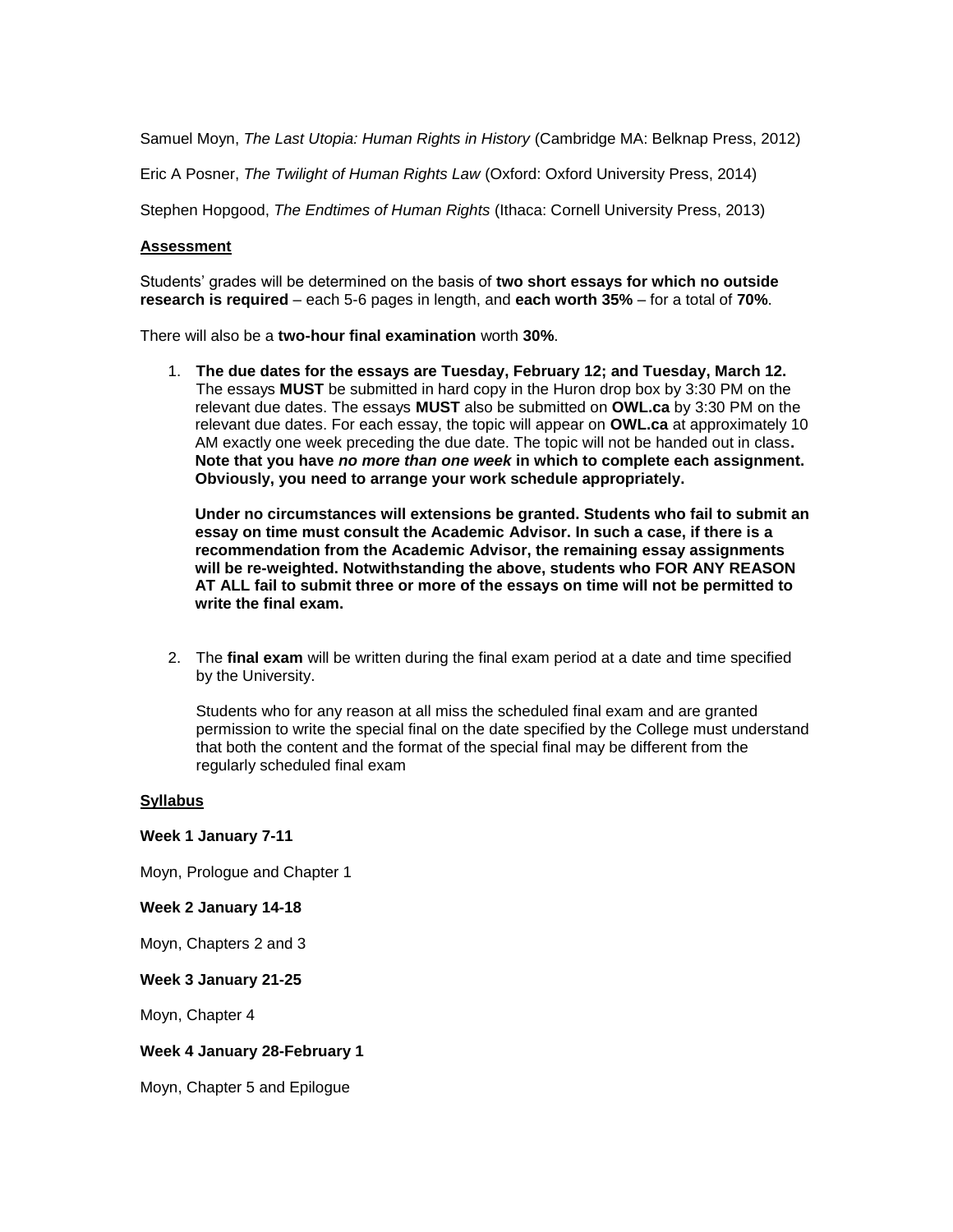### **Week 5 February 4-8**

Posner, Chapters 1 and 2

### **Week 6 February 11-15**

Posner, Chapters 3 and 4

### **Week 7 February 18-22**

Reading week

#### **Week 8 February 25-March 1**

Posner Chapter 5

#### **Week 9 March 4-8**

Posner, Chapters 6 and 7

## **Week 10 March 11-15**

Hopgood, Chapters 1 and 2

### **Week 11 March 18-22**

Hopgood, Chapters 3 and 4

### **Week 12 March 25-29**

Hopgood, Chapters 5 and 6

#### **Week 13 April 1-5**

Hopgood, Chapters 7 and 8

## **Week 14 April 8-9**

Cleanup and review



## **Appendix to Course Outlines**

## **Prerequisite and Antirequisite Information**

Students are responsible for ensuring that they have successfully completed all course prerequisites and that they have not completed any course antirequisites. Unless you have either the requisites for this course or written special permission from your Dean to enrol in it without them, you may be removed from this course and it will be deleted from your record. If you enrol in this course despite having already taken an antirequisite you may be removed from this course and it will be deleted from your record. Removals for these reasons may not be appealed. You will receive no adjustment to your fees in the event that you are dropped from a course for failing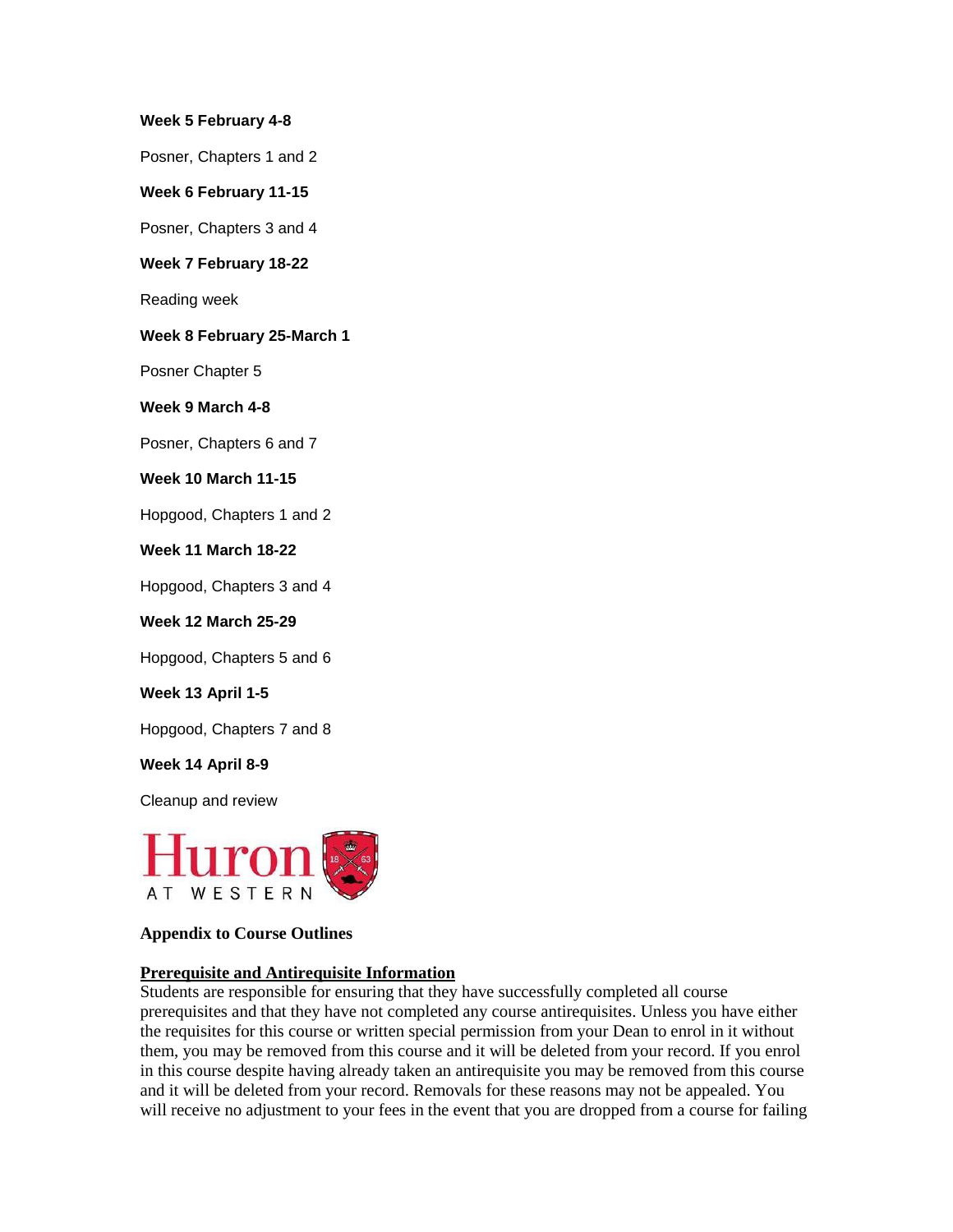to have the necessary prerequisites or for having already taken the antirequisites.

### **Conduct of Students in Classes, Lectures, and Seminars**

Membership in the community of Huron University College and the University of Western Ontario implies acceptance by every student of the principle of respect for the rights, responsibilities, dignity and well-being of others and a readiness to support an environment conducive to the intellectual and personal growth of all who study, work and live within it. Upon registration, students assume the responsibilities that such registration entails. The academic and social privileges granted to each student are conditional upon the fulfillment of these responsibilities.

In the classroom, students are expected to behave in a manner that supports the learning environment of others. Students can avoid any unnecessary disruption of the class by arriving in sufficient time to be seated and ready for the start of the class, by remaining silent while the professor is speaking or another student has the floor, and by taking care of personal needs prior to the start of class. If a student is late, or knows that he/she will have to leave class early, be courteous: sit in an aisle seat and enter and leave quietly.

Please see the *Code of Student Conduct* at: https://huronuc.on.ca/sites/default/files/pdfs/Code%20of%20Student%20Conduct.pdf

## **Technology**

It is not appropriate to use technology (such as, but not limited to, laptops, cell phones) in the classroom for non-classroom activities. Such activity is disruptive and is distracting to other students and to the instructor, and can inhibit learning. Students are expected to respect the classroom environment and to refrain from inappropriate use of technology and other electronic devices in class.

#### **Academic Accommodation for Medical/Non-Medical Grounds**

Students who require special accommodation for tests and/or other course components must make the appropriate arrangements with the Student Development Centre (SDC). Further details concerning policies and procedures may be found at: **[http://www.sdc.uwo.ca/ssd/?requesting\\_acc](http://www.sdc.uwo.ca/ssd/?requesting_acc)**

## **(a) Medical Grounds for assignments worth 10% or more of final grade: Go Directly to Academic Advising**

# University Senate policy, which can be found at

[http://www.uwo.ca/univsec/pdf/academic\\_policies/appeals/accommodation\\_medical.pdf,](http://www.uwo.ca/univsec/pdf/academic_policies/appeals/accommodation_medical.pdf) requires that all student requests for accommodation on medical grounds for assignments worth 10% or more of the final grade be made directly to the academic advising office of the home faculty (for Huron students, the "home faculty" is Huron), with supporting documentation in the form (minimally) of the Senate-approved Student Medical Certificate found at: [http://www.uwo.ca/univsec/pdf/academic\\_policies/appeals/medicalform\\_15JUN.pdf.](http://www.uwo.ca/univsec/pdf/academic_policies/appeals/medicalform_15JUN.pdf)

The documentation is submitted in confidence and will not be shown to instructors. The advisors will contact the instructor when the medical documentation is received, and will outline the severity and duration of the medical challenge as expressed on the Student Medical Certificate and in any other supporting documentation. The student will be informed that the instructor has been notified of the presence of medical documentation, and will be instructed to work as quickly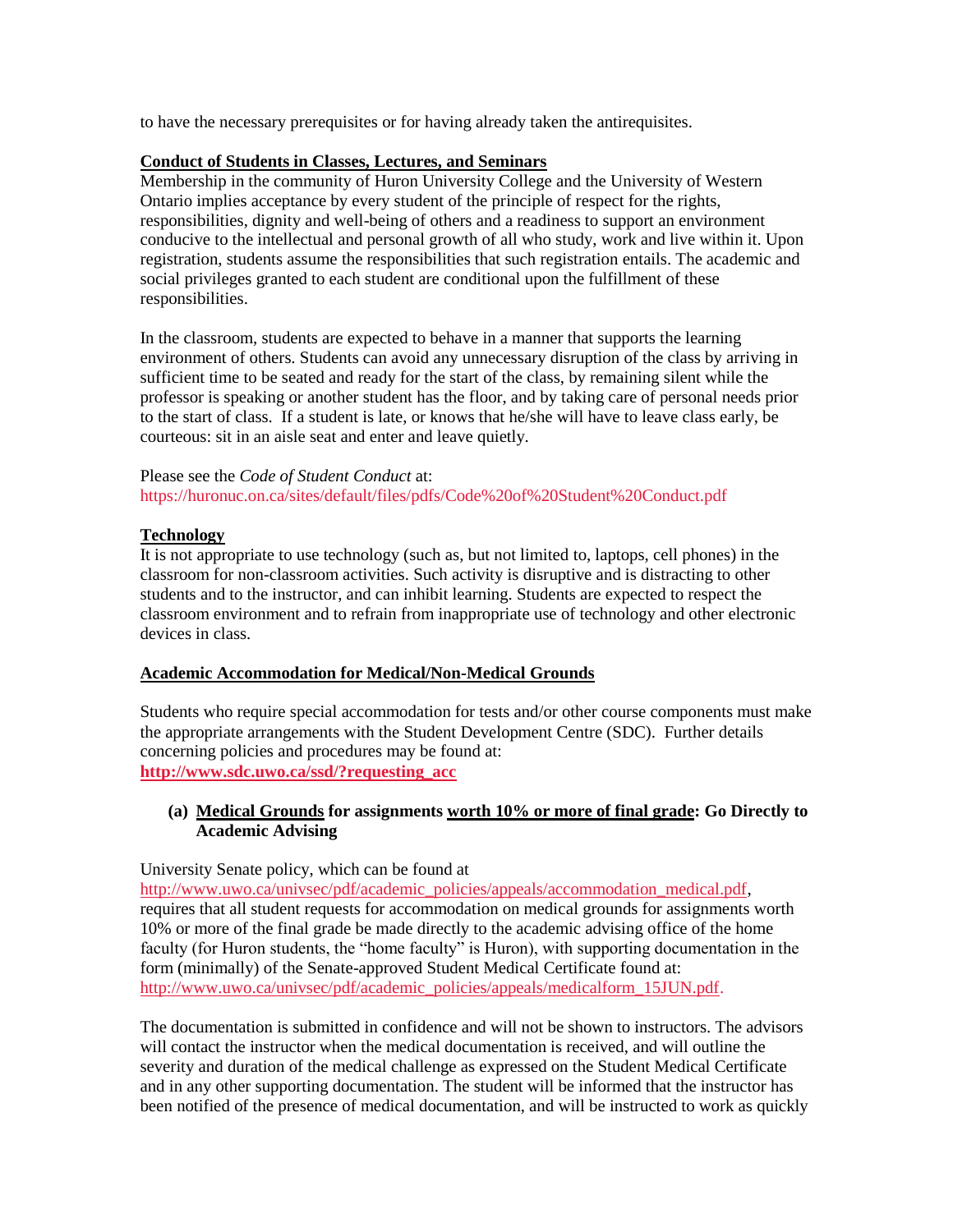as possible with the instructor on an agreement for accommodation. The instructor will not normally deny accommodation where appropriate medical documentation is in place and where the duration it describes aligns with the due date(s) of assignment(s). Before denying a request for accommodation on medical grounds, the instructor will consult with the Dean. The instructor's decision is appealable to the Dean.

## **(b) Accommodation on Medical Grounds for assignments worth less than 10% of final grade: Consult Instructor Directly**

When seeking accommodation on medical grounds for assignments worth less than 10% of the final course grade, the student should contact the instructor directly. The student need only share broad outlines of the medical situation. The instructor **may** require the student to submit documentation to the academic advisors, in which case she or he will advise the student and inform the academic advisors to expect documentation. The instructor may not collect medical documentation. The advisors will contact the instructor when the medical documentation is received, and will outline the severity and duration of the medical challenge as expressed on the Student Medical Certificate and in any other supporting documentation. The student will be informed that the instructor has been notified of the presence of medical documentation, and will be instructed to work as quickly as possible with the instructor on an agreement for accommodation. The instructor will not normally deny accommodation where appropriate medical documentation is in place and where the duration it describes aligns with the due date(s) of assignment(s). Before denying a request for accommodation on medical grounds, the instructor will consult with the Dean. The instructor's decision is appealable to the Dean.

# **(c) Non-medical Grounds: Consult Instructor Directly**

Where the grounds for seeking accommodation are not medical, the student should contact the instructor directly. Late penalties may apply at the discretion of the instructor. Apart from the exception noted below, academic advisors will not be involved in the process of accommodation for non-medical reasons.

Where a student seeks accommodation on non-medical grounds where confidentiality is a concern, the student should approach an academic advisor with any documentation available. The advisors will contact the instructor after the student's request is received, and will outline the severity and duration of the challenge without breaching confidence. The student will be informed that the instructor has been notified that significant circumstances are affecting or have affected the student's ability to complete work, and the student will be instructed to work as quickly as possible with the instructor on an agreement for accommodation. Before denying a request for accommodation where documentation has been submitted to an academic advisor, the instructor will consult with the Dean. The instructor's decision is appealable to the Dean.

# **Statement on Academic Offences**

Scholastic offences are taken seriously and students are directed to read the appropriate policy, specifically, the definition of what constitutes a Scholastic Offence, at the following Web site: [http://www.uwo.ca/univsec/pdf/academic\\_policies/appeals/scholastic\\_discipline\\_undergrad.pdf](http://www.uwo.ca/univsec/pdf/academic_policies/appeals/scholastic_discipline_undergrad.pdf)

# **Statement on Academic Integrity**

The International Centre for Academic Integrity defines academic integrity as "a commitment, even in the face of adversity, to five fundamental values: honesty, trust, fairness, respect, and responsibility. From these values flow principles of behaviour that enable academic communities to translate ideals to action." (CAI Fundamental Values Project, 1999).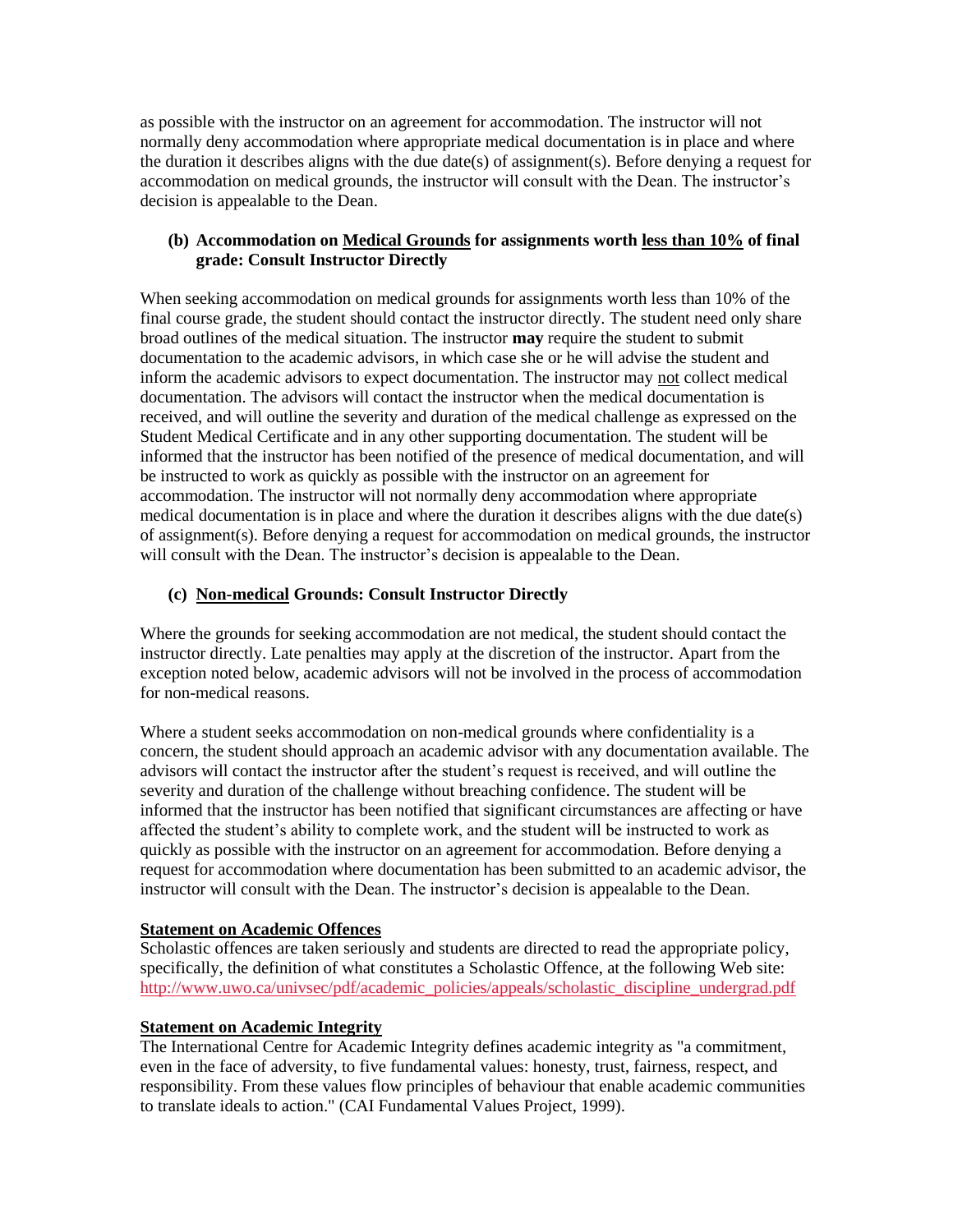A lack of academic integrity is indicated by such behaviours as the following: Cheating on tests; Fraudulent submissions online; Plagiarism in papers submitted (including failure to cite and piecing

together unattributed sources); Unauthorized resubmission of course work to a different course; Helping someone else cheat; Unauthorized collaboration; Fabrication of results or sources; Purchasing work and representing it as one's own.

## **Academic Integrity: Importance and Impact**

Being at university means engaging with a variety of communities in the pursuit and sharing of knowledge and understanding in ways that are clear, respectful, efficient, and productive. University communities have established norms of academic integrity to ensure responsible, honest, and ethical behavior in the academic work of the university, which is best done when sources of ideas are properly and fully acknowledged and when responsibility for ideas is fully and accurately represented.

In the academic sphere, unacknowledged use of another's work or ideas is not only an offence against the community of scholars and an obstacle to academic productivity. It may also be understood as fraud and may constitute an infringement of legal copyright.

A university is a place for fulfilling one's potential and challenging oneself, and this means rising to challenges rather than finding ways around them. The achievements in an individual's university studies can only be fairly evaluated quantitatively through true and honest representation of the actual learning done by the student. Equity in assessment for all students is ensured through fair representation of the efforts by each.

Acting with integrity at university constitutes a good set of practices for maintaining integrity in later life. Offences against academic integrity are therefore taken very seriously as part of the university's work in preparing students to serve, lead, and innovate in the world at large.

A university degree is a significant investment of an individual's, and the public's, time, energies, and resources in the future, and habits of academic integrity protect that investment by preserving the university's reputation and ensuring public confidence in higher education.

**Students found guilty of plagiarism will suffer consequences ranging from a grade reduction to failure in the course to expulsion from the university. In addition, a formal letter documenting the offence will be filed in the Dean's Office, and this record of the offence will be retained in the Dean's Office for the duration of the student's academic career at Huron University College.**

All required papers may be subject to submission for textual similarity review to the commercial plagiarism detection software under license to the University for the detection of plagiarism. All papers submitted for such checking will be included as source documents in the reference database for the purpose of detecting plagiarism of papers subsequently submitted to the system. Use of the service is subject to the licensing agreement, currently between The University of Western Ontario and Turnitin.com.

Computer-marked multiple-choice tests and/or exams may be subject to submission for similarity